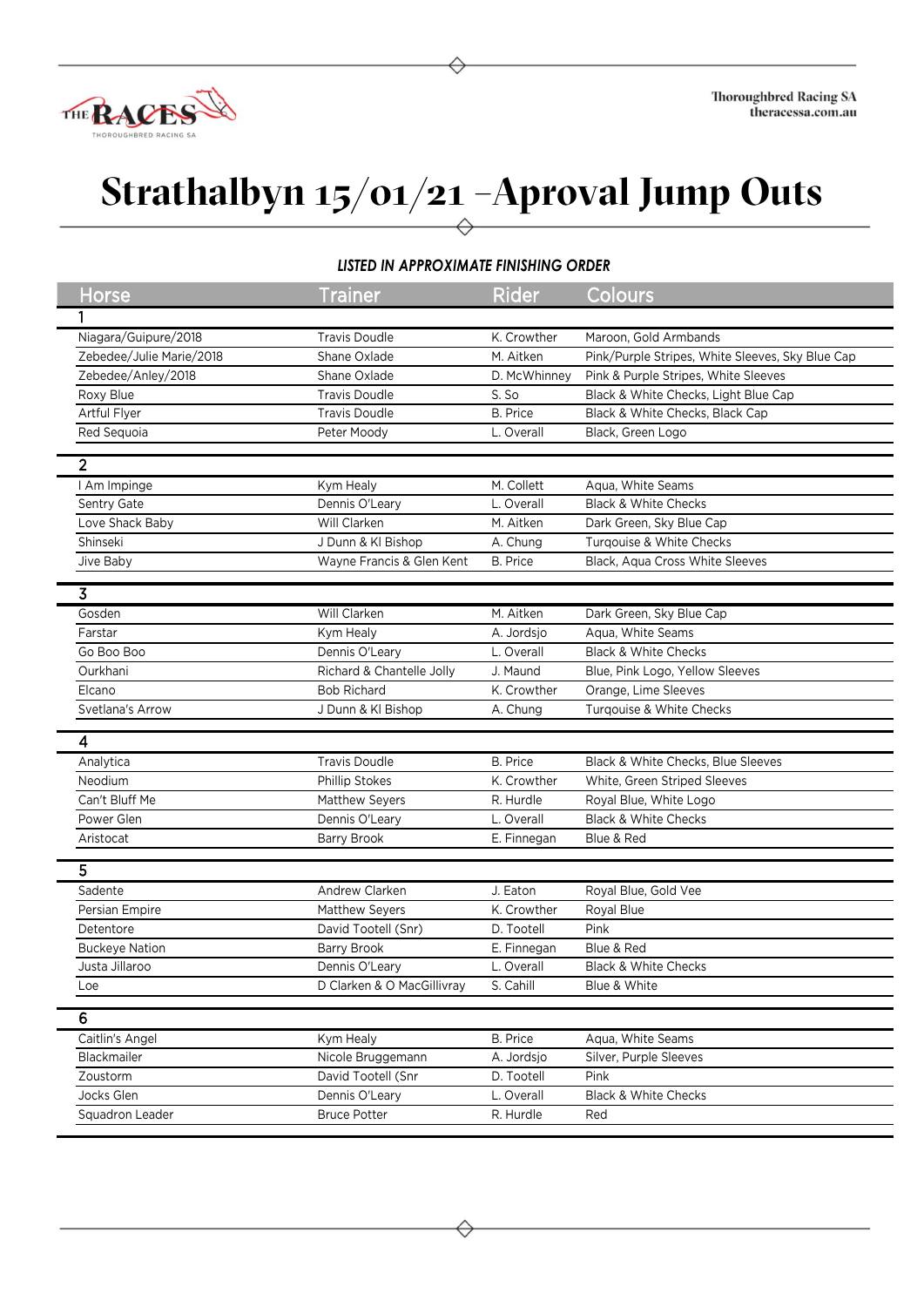

## **Strathalbyn 15/01/21 –Aproval Jump Outs**

| $\overline{7}$                   |                            |                 |                                       |
|----------------------------------|----------------------------|-----------------|---------------------------------------|
| Phyla Vell                       | David Jolly                | M. Collett      | Black & Gold                          |
| Virtue                           | Phillip Stokes             | K. Crowther     | White, Green Striped Sleeves          |
| Clarefelilli                     | Shayne Cahill              | S. Cahill       | Light Blue & White Checks             |
| Hafu                             | Kym Healy                  | <b>B.</b> Price | Sky Blue                              |
|                                  |                            |                 |                                       |
| 8                                |                            |                 |                                       |
| <b>Toff Love</b>                 | David Jolly                | P. Gatt         | Black & Gold                          |
| Lope De Wolf                     | Wayne Francis & Glen Kent  | K. Crowther     | Black, Aqua Cross White Sleeves       |
| Case Closed                      | Will Clarken               | M. Aitken       | Dark Green, Sky Blue Cap              |
| Get in the Bowl                  | Shane Oxlade               | D. McWhinney    | Pink & Purple Stripes, White Sleeves  |
| Cashing Up                       | Kym Healy                  | A. Jordsjo      | Aqua, White Seams                     |
| 9                                |                            |                 |                                       |
| Call Me Archer                   | Shayne Cahill              | S. Cahill       | Light Blue & White Checks             |
| Dark Ace                         | Heather Lehmann            | G. Stapleton    | White, Green Sleeves                  |
| Go Bundle                        | Paul Seater                | P. Gatt         | Royal Blue, Pink Striped Sleeves      |
|                                  |                            |                 |                                       |
| 10 <sup>10</sup>                 |                            |                 |                                       |
| Morty                            | Shayne Cahill              | S. Cahill       | Light Blue & White Checks             |
| Sanblas                          | Heather Lehmann            | G. Stapleton    | White, Green Sleeves                  |
| Niagara/Guipure/2017             | <b>Travis Doudle</b>       | P. Gatt         | Black & White Checks, Blue Sleeves    |
| 11                               |                            |                 |                                       |
| Starspangled Saga                | Shane Oxlade               | P. Gatt         | Yellow & Red Checks                   |
| Worsfold                         | D Clarken & O MacGillivray | S. Cahill       | White & Blue                          |
| Soumah                           | J Dunn & KI Bishop         | A. Chung        | Turqouise & White Checks              |
| Armament                         | <b>Bob Richard</b>         | L. Overall      | Orange, Lime Sleeves                  |
| Kick'nback                       | Kym Healy                  | A. Jordsjo      | Aqua, White Seams                     |
| Henry The Bruce                  | John Macmillan             | J. Maund        | Blue & Gold                           |
|                                  |                            |                 |                                       |
| 12                               |                            |                 |                                       |
| The Partisan                     | Kristi Evans               | J. Maund        | Orange, White & Black Starred Sleeves |
| Honky Tonk Rio                   | <b>Grant Kluske</b>        | D. McWhinney    | Purple, Red Sleeves                   |
| Electrum                         | Margaret Potts             | A. Jordsjo      | Yellow                                |
| Grey Folly                       | <b>Trevor Day</b>          | S. So           | Black, Red Sash, White Sleeves        |
| <b>Balcrest Belle</b>            | <b>Barry Brook</b>         | S. Cahill       | Brown, White Spots                    |
| Fighting Sun/Southern Smile/2017 | John Macmillan             | R. Hurdle       | Red & Black, Yellow Sleeves           |
| 13                               |                            |                 |                                       |
|                                  |                            |                 |                                       |
| <b>Bewdy Mate</b>                | John Macmillan             | R. Hurdle       | Red & Black, Yellow Sleeves           |
| Great Rebellion                  | Kristi Evans               | K. Crowther     | Orange, White & Black Starred Sleeves |
| Br'er Rabbit                     | John Macmillan             | K. Zechner      | Blue & Yellow                         |
|                                  |                            |                 |                                       |